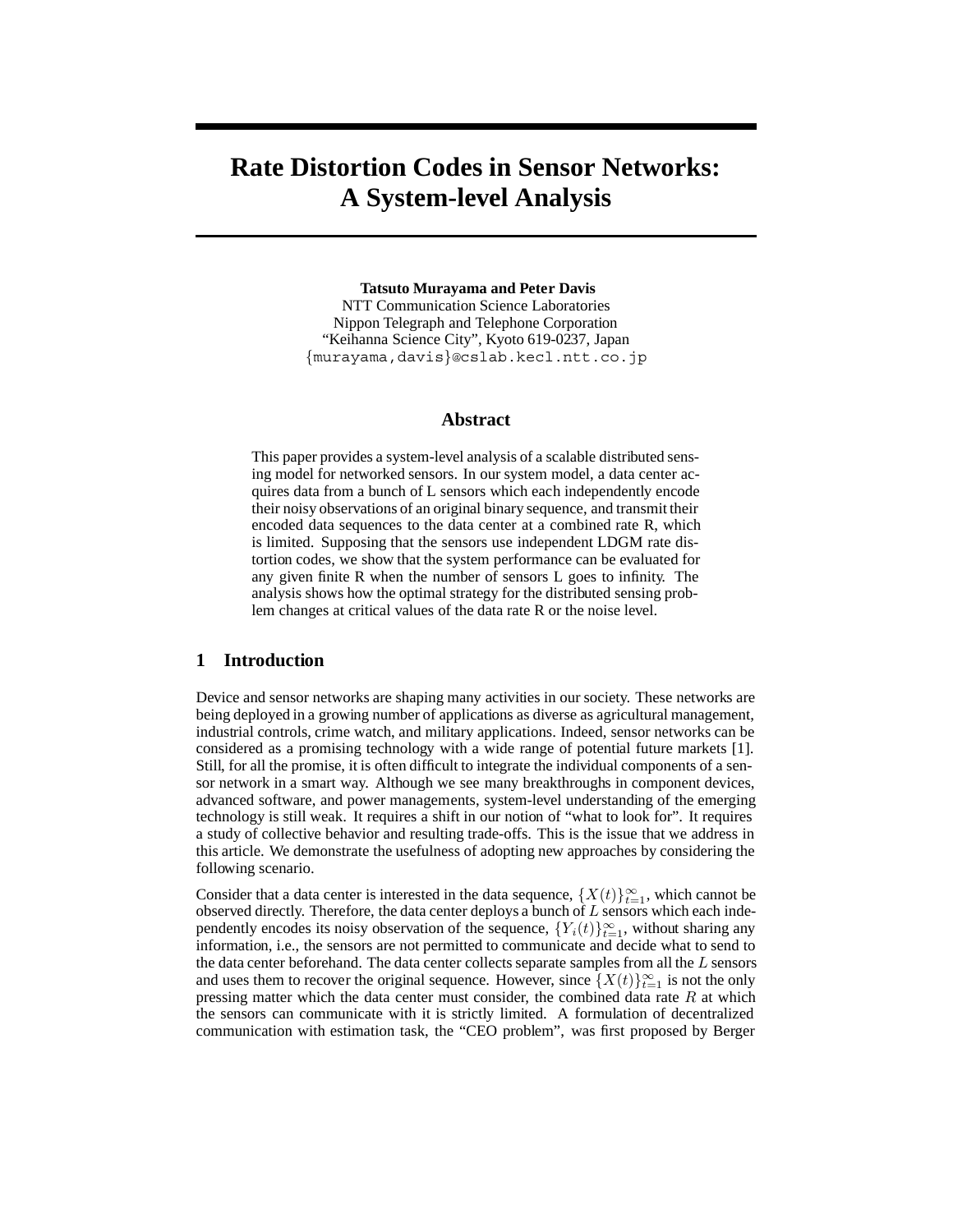and Zhang [2], providing a new theoretical framework for large scale sensing systems. In this outstanding work, some interesting properties of such systems have been revealed. If the sensors were permitted to communicate on the basis of their pooled observations, then they would be able to smooth out their independent observation noises entirely as *L* goes to infinity. Therefore, the data center can achieve an arbitrary fidelity  $D(R)$ , where  $D(\cdot)$ denotes the distortion rate function of  $\{X(t)\}\$ . In particular, the data center recovers almost complete information if *R* exceeds the entropy rate of  $\{X(t)\}\$ . However, if the sensors are not allowed to communicate with each other, there does not exist a finite value of *R* for which even infinitely many sensors can make *D* arbitrarily small [2].

In this paper, we introduce a new analytical model for a massive sensing system with a finite data rate *R*. More specifically, we assume that the sensors use LDGM codes for rate distortion coding, while the data center recovers the original sequence by using optimal "majority vote" estimation [3]. We consider the distributed sensing problem of deciding the optimal number of sensors *L* given the combined data rate *R*. Our asymptotic analysis successfully provides the performance of the whole sensing system when *L* goes to infinity, where the data rate for an individual sensor information vanishes. Here, we exploit statistical methods which have recently been developed in the field of disordered statistical systems, in particular, the spin glass theory. The paper is organized as follows. In Section 2, we introduce a system model for the sensor network. Section 3 summarizes the results of our approach, where the following section provides the outline of our analysis. Conclusions are given in the last section.

#### **2 System Model**

Let  $P(x)$  be a probability distribution common to  $\{X(t)\}\in\mathcal{X}$ , and  $W(y|x)$  be a stochastic matrix defined on  $\mathcal{X} \times \mathcal{Y}$ , with  $\mathcal{Y}$  denotes the common alphabet of  $\{Y_i(t)\}\)$ , where  $i =$  $1, \dots, L$  and  $t \geq 1$ . In the general setup, we assume that the instantaneous joint probability distribution in the form

$$
Pr[x, y_1, \cdots, y_L] = P(x) \prod_{i=1}^L W(y_i|x)
$$

for the temporally memoryless source  $\{X(t)\}_{t=1}^{\infty}$ . Here, the random variables  $Y_i(t)$ are conditionally independent when  $X(t)$  is given, and the conditional probabilities  $W[y_i(t)]x(t)$  are identical for all *i* and *t*. In this paper, we impose the binary assumptions to the problem, i.e., the data sequence  $\{X(t)\}\$ and its noisy observations  $\{Y_i(t)\}\$ are all assumed to be binary sequences. Therefore, the stochastic matrix can be parameterized as

$$
W(y|x) = \begin{cases} 1-p, & \text{if } y = x \\ p, & \text{otherwise} \end{cases}
$$

where  $p \in [0, 1]$  represents the observation noise. Note also that the alphabets have been selected as  $\mathcal{X} = \mathcal{Y}$ . Furthermore, for simplicity, we also assume that  $P(x) = 1/2$  always holds, implying that a purely random source is observed.

At the encoding stage, a sensor *i* encodes a block  $y_i = [y_i(1), \dots, y_i(n)]^T$  of length *n* from the noisy observation  $\{y_i(t)\}_{t=1}^{\infty}$ , into a block  $\boldsymbol{z}_i = [z_i(1), \cdots, z_i(m)]^T$  of length  $m$  defined on  $Z$ . Hereafter, we take the Boolean representation of the binary alphabet  $\mathcal{X} = \{0, 1\}$ , therefore  $\mathcal{Y} = \mathcal{Z} = \{0, 1\}$  as well. Let  $\hat{\mathbf{y}}_i$  be a reproduction sequence for the block, and we have a known integer  $m < n$ . Then, making use of a Boolean matrix  $A_i$  of dimensionality  $n \times m$ , we are to find an *m* bit codeword sequence  $\mathbf{z}_i = [z_i(1), \cdots, z_i(m)]^T$ which satisfies

$$
\hat{\boldsymbol{y}}_i = A_i \boldsymbol{z}_i \pmod{2},\tag{1}
$$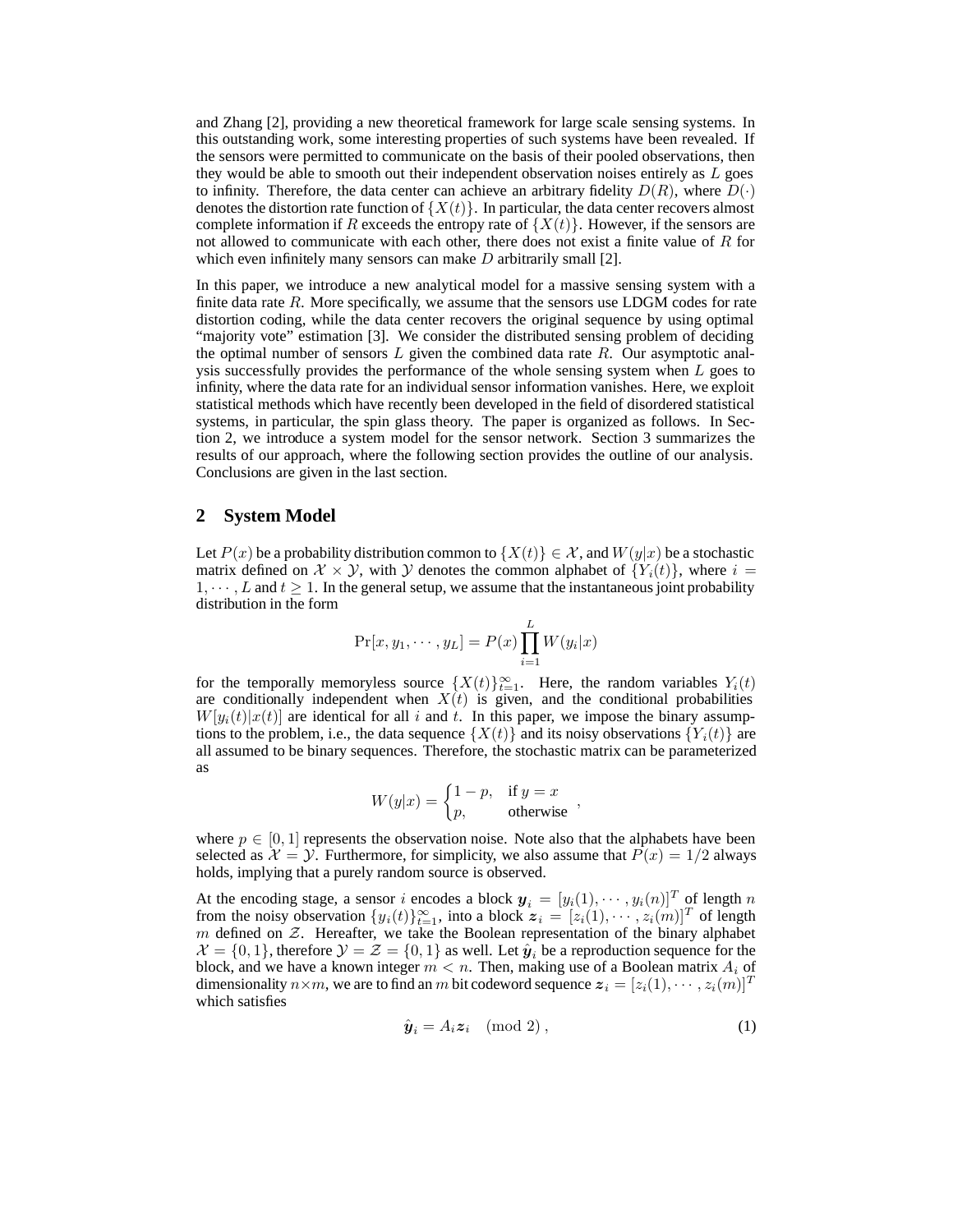where the fidelity criterion

$$
D = -\frac{1}{n} d_{\text{H}}(\boldsymbol{y}_i, \hat{\boldsymbol{y}}_i)
$$
 (2)

holds [4]. Here the Hamming distance  $d_H(\cdot, \cdot)$  is used for the distortion measure. Note that we have applied modulo-2 arithmetic for the additive operation in (1). Let  $A_i$  be characterized by *K* ones per row and *C* per column. The finite, and usually small, numbers *K* and *C* define a particular LDGM code family. The data center then collects the *L* codeword sequences,  $z_1, \dots, z_L$ . Since all the *L* codewords are of the same length *m*, the combined data rate will be  $R = L \times m/n$ . Therefore, in our scenario, the data center deploys exchangeable sensors with fixed quality reproductions,  $\hat{\bm{y}}_1, \cdots, \hat{\bm{y}}_L$ . Lastly, the *t*th symbol of the estimate,  $\hat{\mathbf{x}} = [\hat{x}(1), \cdots, \hat{x}(n)]^T$ , is to be calculated by majority vote [3],

$$
\hat{x}(t) = \begin{cases}\n0, & \text{if } \hat{y}_1(t) + \dots + \hat{y}_L(t) \le L/2 \\
1, & \text{otherwise}\n\end{cases} \tag{3}
$$

Therefore, overall performance of the system can be measured by the expected bit error frequency for decisions by the majority vote (3),  $P_e = Pr[x \neq \hat{x}]$ .

In this paper, we consider two limit cases of decentralization levels; (1) The extreme situation of  $L \to \infty$ , and (2) the case of  $L = R$ . The former case means that the data rate for an individual sensor information vanishes, while the latter case results in the transmission without coding techniques. In general, it is difficult to determine which level is optimal for the estimation, i.e., which scenario results in the smaller value of  $P<sub>e</sub>$ . Indeed, by using the rate distortion codes, the data center could use as many sensors as possible for a given *R*. However, the quality of the individual reproduction would be less informative. The best choice seems to depend largely on *R*, as well as *p*.

#### **3 Main Results**

For simplicity, we consider the following two solvable cases;  $K = 2$  for  $C \geq K$  and the optimal case of  $K \to \infty$ . Let p be a given observation noise level, and R the finite real value of a given combined data rate. Letting  $L \to \infty$ , we find the expected bit error frequency to be

$$
P_e(p, R) = \int_{-\infty}^{-(1-2p)c_g\sqrt{R}} dr \ N(0, 1)
$$
 (4)

with the constant value

$$
c_g = \begin{cases} \frac{1}{\sqrt{2}} \left[ \frac{\sqrt{\alpha}}{2} + \frac{2\ln 2}{\sqrt{\alpha}} - \left( \frac{\sqrt{\alpha}}{2} - \frac{\sigma^2}{\sqrt{\alpha}} \right) \langle \tanh^2 x \rangle_{\pi(x)} \right] & (K = 2) \\ \sqrt{2\ln 2} & (K \to \infty) \end{cases}
$$
(5)

where the rescaled variance  $\sigma^2 = \alpha \langle \hat{x}^2 \rangle_{\hat{\pi}(\hat{x})}$  and the *first step RSB* enforcement

$$
-\frac{1}{2} + \frac{2}{\alpha} \ln 2 + \left(\frac{1}{2} - \frac{\sigma^2}{\alpha}\right) \langle \tanh^2 x (1 + 2x \operatorname{csch} x \operatorname{sech} x) \rangle_{\pi(x)} = 0
$$

holds. Here  $N(X, Y)$  denotes the normal distribution with the mean X and the variance Y. The rescaled variance  $\sigma^2$  and the scale invariant parameter  $\alpha$  is determined numerically, where we use the following notations.

$$
\langle \cdot \rangle_{\pi(x)} = \int_{-\infty}^{\infty} \frac{dx}{\sqrt{2\pi\sigma^2}} \exp\left[-\frac{x^2}{2\sigma^2}\right] (\cdot),
$$

$$
\langle \cdot \rangle_{\hat{\pi}(\hat{x})} = \int_{-1}^{+1} \frac{d\hat{x}}{\sqrt{2\pi\sigma^2}} (1 - \hat{x}^2)^{-1} \exp\left[-\frac{(\tanh^{-1}\hat{x})^2}{2\sigma^2}\right] (\cdot).
$$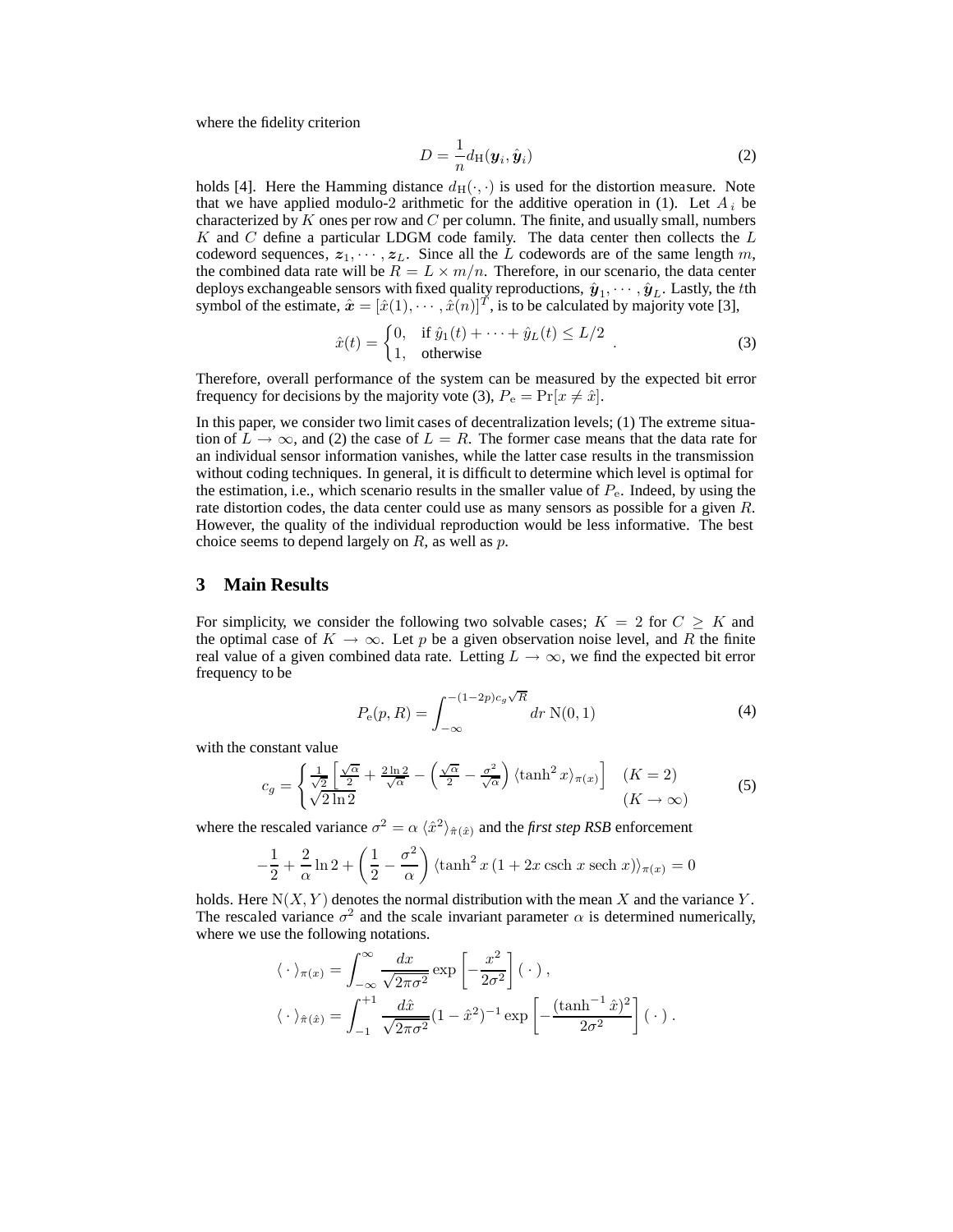

Figure 1:  $P_e^{\text{(dB)}}(p, R)$  for  $K = 2$ . (a) Narrow band (b) Broadband

Therefore, it is straightforward to evaluate (4) with (5) for given parameters, *p* and *R*.

For a given *finite* value of *R*, we see what happens to the quality of the estimate when the noise level  $p$  varies. Fig. 1 and Fig. 2 shows the typical behavior of the bit error frequency,  $P_e(p, R)$ , in decibel (dB), where the reference level is chosen as

$$
P_e^{(0)}(p,R) = \begin{cases} \sum_{l=0}^{(R-1)/2} {R \choose l} (1-p)^l p^{R-l}, & (R \text{ is odd})\\ \sum_{l=0}^{(R/2)-1} {R \choose l} (1-p)^l p^{R-l} + \frac{1}{2} {R \choose R/2} (1-p)^{R/2} p^{R/2} & (R \text{ is even}) \end{cases}
$$
 (6)

for a given integer *R*. The reference (6) denotes  $P_e$  for the case of  $L = R$ , i.e., the case when the sensors are not allowed to compress their observations. Here, in decibel, we have

$$
P_{\rm e}^{\rm (dB)}(p,R) = 10 \log \frac{P_{\rm e}(p,R)}{P_{\rm e}^{(0)}(p,R)},
$$

where the log is to base 10. Note that the zero level in decibel occurs when the measured error frequency  $P_e(p, R)$  is equal to the reference level. Therefore, it is also possible to have negative levels, which would mean an expected bit error frequency much smaller than the reference level. In the case of small combined data rate *R*, the narrow band case, the numerical results in Fig. 1 (a) and Fig. 2 (a) show that the quality of the estimate is sensitive to the parity of the integer  $R$ . In particular, the  $R = 2$  case has the lowest threshold level,  $p_c = 0.0921$  for Fig. 1 (a) and  $p_c = 0.082$  for Fig. 2 (a) respectively, beyond which the  $L \rightarrow \infty$  scenario outperforms the  $L = R$  scenario, while the  $R = 1$  case does not have such a threshold. In contrast, if the bandwidth is wide enough, the difference of the expected bit error probabilities in decibel,  $P_{\rm e}^{\rm (dB)}(p,R)$ , is proved to have similar qualitative characteristics as shown in Fig. 1 (b) and Fig. 2 (b). Moreover, our preliminary experiments for larger systems also indicate that the threshold  $p_c$  seems to converge to the value, 0.165 and 0*.*146 respectively, as *L* goes to infinity; we are currently working on the theoretical derivation.

## **4 Outline of Derivation**

Since the predetermined matrices  $A_1, \dots, A_L$  are selected randomly, it is quite natural to say that the instantaneous series, defined by  $\hat{\mathbf{y}}(t) = [\hat{y}_1(t), \cdots, \hat{y}_L(t)]^T$ , can be modeled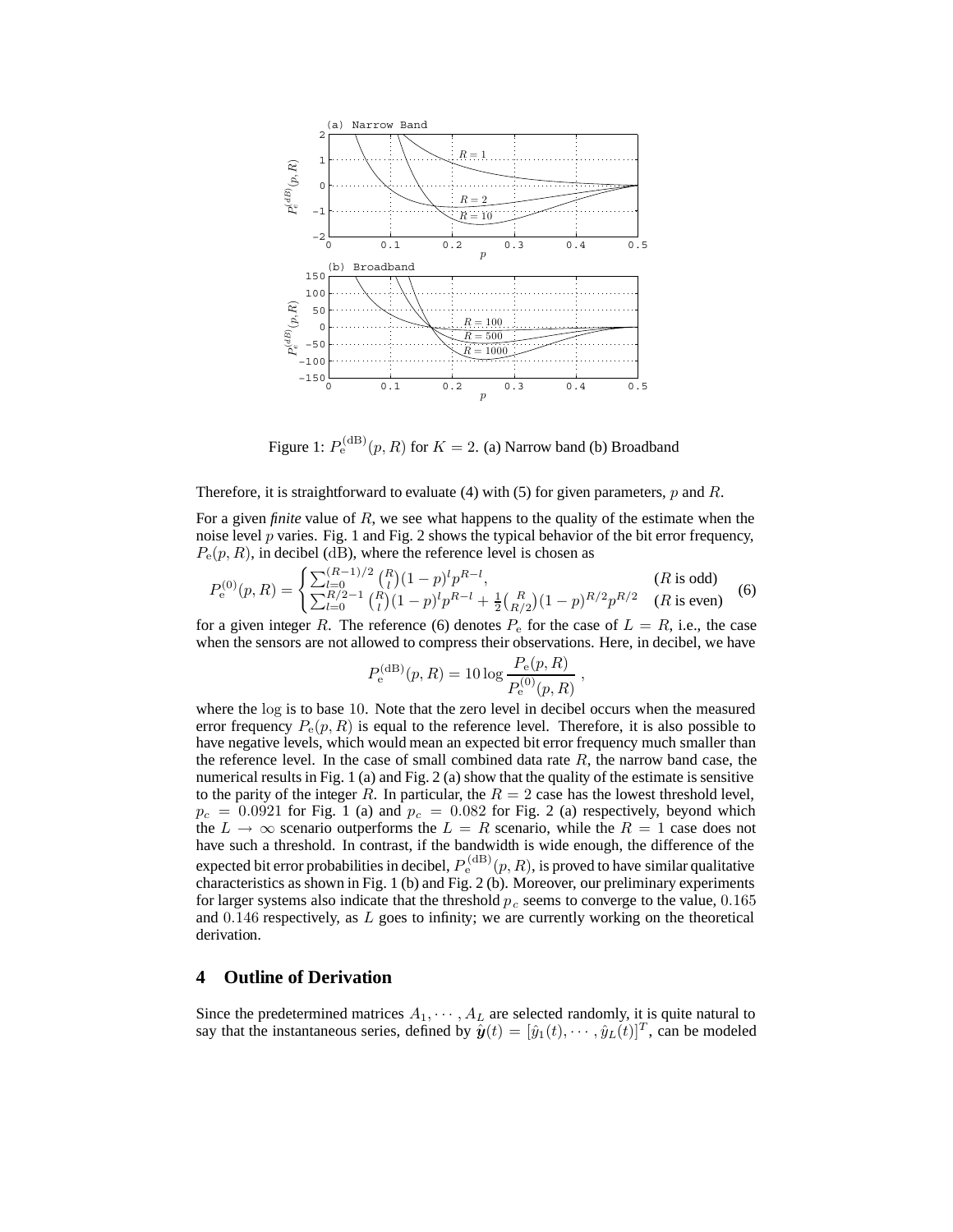

Figure 2:  $P_{\rm e}^{\rm (dB)}(p,R)$  for  $K\to\infty$ . (a) Narrow band (b) Broadband

using the Bernoulli trials. Here, the reproduction problem reduces to a channel model, where the stochastic matrix is defined as

$$
W(\hat{y}|x) = \begin{cases} q, & \text{if } \hat{y} = x \\ 1 - q, & \text{otherwise} \end{cases},
$$
\n(7)

where *q* denotes the quality of the reproductions, i.e.,  $Pr[x \neq \hat{y}_i] = 1 - q$  for  $i = 1, \dots, L$ . Letting the channel model (7) for the reproduction problem be valid, the expected bit error frequency can be well captured by using the cumulative probability distributions

$$
P_{\rm e} = \Pr[x \neq \hat{x}] = \begin{cases} B(\frac{L-1}{2} : L, q), & \text{if } L \text{ is odd} \\ B(\frac{L}{2} - 1 : L, q) + \frac{1}{2}b(\frac{L}{2} : L, q) & \text{otherwise} \end{cases}
$$
(8)

with

$$
B(L':L,q) = \sum_{l=0}^{L'} b(l:L,q) , \quad b(l:L,q) = {L \choose l} q^{l} (1-q)^{L-l} ,
$$

where an integer *l* be the total number of non-flipped elements in  $\hat{y}(t)$ , and the second term  $(1/2)b(L/2: L, q)$  represents random guessing with  $l = L/2$ . Note that the reproduction quality *q* can be easily obtained by the simple algebra  $q = pD + (1 - p)(1 - D)$ , where *D* is the distortion with respect to coding.

Since the error probability  $(8)$  is given by a function of  $q$ , we firstly derive an analytical solution for the quality *q* in the limit  $L \to \infty$ , keeping *R* finite. In this approach, we apply the method of statistical mechanics to evaluate the *typical* performance of the codes [4]. As a first step, we translate the Boolean alphabets  $\mathcal{Z} = \{0, 1\}$  to the "Ising" ones,  $\mathcal{S} =$ {+1*,* −1}. Consequently, we need to translate the additive operations, such as, *zi*(*s*) + *z*<sub>*i*</sub>(*s*<sup> $\prime$ </sup>) (mod 2) into their multiplicative representations,  $\sigma_i(s) \times \sigma_i(s') \in S$  for  $s, s' =$ 1,  $\cdots$ , *m*. Similarly, we translate the Boolean  $y_i(t)$ s into the Ising  $J_i(t)$ s. For simplicity, we omit the subscript *i*, which labels the *L* agents, in the rest of this section. Following the prescription of Sourlas [5], we examine the *Gibbs-Boltzmann distribution*

$$
\Pr[\boldsymbol{\sigma}] = \frac{\exp\left[-\beta H(\boldsymbol{\sigma}|\boldsymbol{J})\right]}{Z(\boldsymbol{J})} \quad \text{with} \quad Z(\boldsymbol{J}) = \sum_{\boldsymbol{\sigma}} e^{-\beta H(\boldsymbol{\sigma}|\boldsymbol{J})} \,, \tag{9}
$$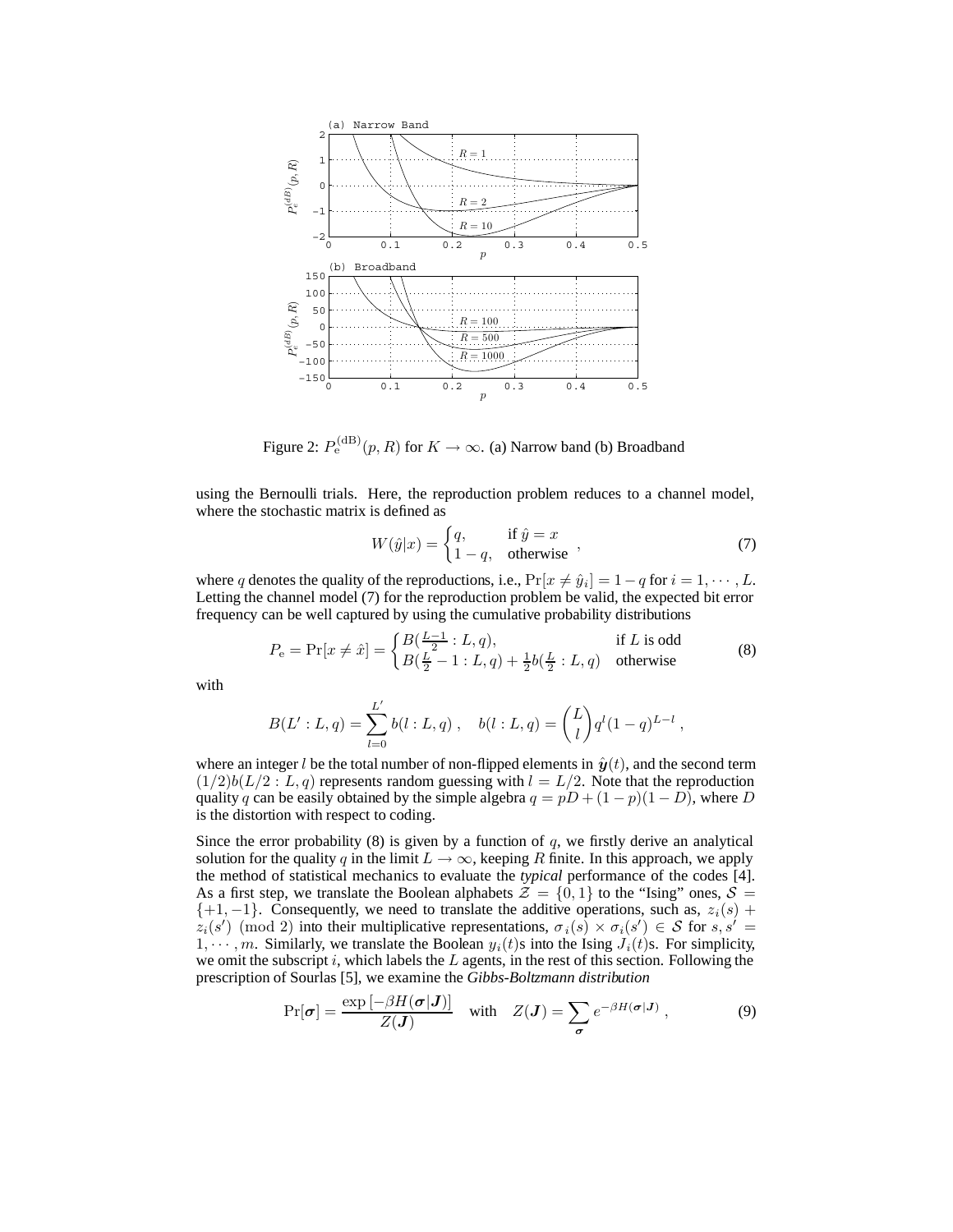where the *Hamiltonian* of the Ising system is defined as

$$
H(\boldsymbol{\sigma}|\boldsymbol{J}) = -\sum_{s_1 < \cdots < s_K} A_{s_1 \ldots s_K} J_i[t(s_1, \ldots, s_K)] \sigma(s_1) \ldots \sigma(s_K). \tag{10}
$$

The observation index  $t(s_1, \ldots, s_k)$  specifies the proper value of t given the set  $s_1, \ldots, s_K$ , so that it corresponds to the parity check equation (1). Here the elements of the symmetric tensor  $A_{s_1...s_K}$ , representing dilution, is either zero or one depending on the set of indices  $(s_1, \ldots, s_K)$ . Since there are *C* non-zero elements randomly chosen for any given index s, we find  $\sum_{s_2,\dots,s_K} A_{ss_2\dots s_K} = C$ . The code rate is  $R/L = K/C$ <br>because a reproduction sequence has C bits per index s and carries K bits of the codeword. It is easy to see that the Hamiltonian (10) is counting the reproduction errors,  $[1 - J_{t(s_1,...,s_K)} \cdot \sigma(s_1) \dots \sigma(s_K)]/2.$ 

Moreover, according to the statistical mechanics, we can easily derive the "observable" quantities using the *free energy* defined as

$$
f=-\frac{1}{\beta}\left\langle \ln Z(\boldsymbol{J})\right\rangle _{\mathcal{A},\boldsymbol{J}}
$$

which carries all information about the statistics of the system. Here, *β* denotes an "inverse temperature" for the Gibbs-Boltzmann distribution (9), and  $\langle \cdot \rangle_{A,J}$  represents the configurational average. Therefore, we have to average the logarithm of the partition function  $Z(\boldsymbol{J})$ over the given distribution  $\langle \cdot \rangle_{A,J}$  after the calculation of the partition function. Finally, to perform such a program, the *replica trick* is used [6]. The theory of *replica symmetry breaking* can provide the free energy resulting in the expression

$$
f = -\frac{1}{\beta n} \left[ \ln \cosh \beta - K \left\langle \ln \left[ 1 + \tanh(\beta x) \tanh(\beta \hat{x}) \right] \right\rangle_{\pi(x), \hat{\pi}(\hat{x})} + \frac{1}{2} \left\langle \sum_{J=\pm 1} \ln \left[ 1 + \tanh(\beta J) \prod_{l=1}^{K} \tanh(\beta x_{l}) \right] \right\rangle_{\pi(\mathbf{x})} + \frac{C}{K} \left\langle \ln \sum_{\sigma=\pm 1} \prod_{l=1}^{C} [1 + \sigma \tanh(\beta \hat{x}_{l})] \right\rangle_{\hat{\pi}(\hat{\mathbf{x}})} \right],
$$
(11)

where  $\langle \cdot \rangle_{\pi(\bm{x})}$  denotes the averaging over  $p(x_l)$ s and so on. The variation of (11) by  $\pi(\bm{x})$ and  $\hat{\pi}(\hat{x})$  under the condition of normalization gives the saddle point condition

$$
\pi(x) = \left\langle \delta \left[ x - \sum_{l=1}^{C-1} \hat{x}_l \right] \right\rangle_{\hat{\pi}(\hat{\bm{x}})}, \quad \hat{\pi}(\hat{x}) = \left\langle \frac{1}{2} \sum_{J=\pm 1} \delta \left[ \hat{x} - \mu(x_1, \ldots, x_{K-1}; J) \right] \right\rangle_{\pi(\bm{x})},
$$

where

$$
\mu(x_1,\ldots,x_{K-1};J) = \frac{1}{\beta} \tanh^{-1} \left[ \tanh(\beta J) \prod_{l=1}^{K-1} \tanh(\beta x_l) \right].
$$

We now investigate the case of  $K = 2$ . Applying the central limit theorem to  $\pi(x)$  [7], we get

$$
\pi(x) = \frac{1}{\sqrt{2\pi C\sigma^2}} e^{-\frac{x^2}{2C\sigma^2}},
$$
\n(12)

where  $\sigma^2$  is the variance of  $\hat{\pi}(\hat{x})$ . Here the resulting distribution (12) is a even function. The leading contribution to  $\mu$  is then given by  $\mu(x; J) \sim J \cdot \tanh(\beta x)$  as  $\beta$  goes to zero;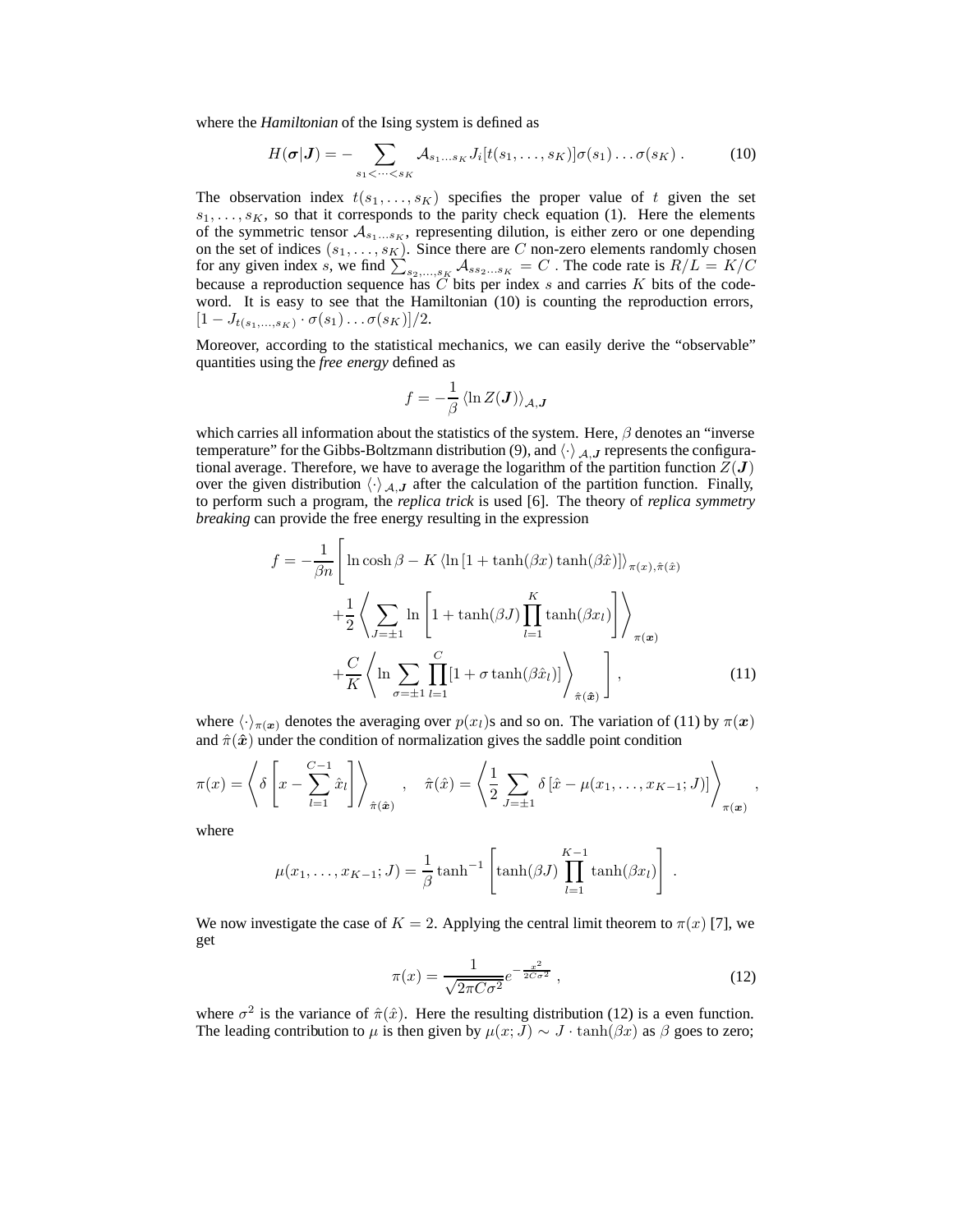The expression is valid in the asymptotic region  $L \gg 1$  for a fixed R. Then, the formula for the delta function yields [8]

$$
\hat{\pi}(\hat{x}) = \left\langle \delta \left[ x - \frac{1}{\beta} \tanh^{-1} \hat{x} \right] \middle| \rho' \left( \frac{1}{\beta} \tanh^{-1} \hat{x}; \hat{x} \right) \right|^{-1} \right\rangle_{\pi(x)}
$$
\n
$$
= \frac{(1 - \hat{x}^2)^{-1}}{\sqrt{2\pi\beta^2 C \sigma^2}} \exp \left[ -\frac{(\tanh^{-1} \hat{x})^2}{2\beta^2 C \sigma^2} \right] ,
$$
\n(13)

where we have used  $\rho(x; \hat{x}) = \hat{x} - \tanh(\beta x)$ . Therefore, we have

$$
\sigma^{2} = \langle \hat{x}^{2} \rangle_{\hat{\pi}(\hat{x})} = \int_{-1}^{+1} \frac{d\hat{x}}{\sqrt{2\pi\beta^{2}C\sigma^{2}}} \frac{\hat{x}^{2}}{1 - \hat{x}^{2}} \exp\left[-\frac{(\tanh^{-1}\hat{x})^{2}}{2\beta^{2}C\sigma^{2}}\right]
$$

for given  $\beta^2 C$ . Inserting (12), (13) into (11), we get

$$
f = -\frac{\beta}{2} - \frac{R}{\beta} \ln 2 + \frac{1 - 2\sigma^2}{2} \beta \left\langle \tanh^2 \tilde{x} \right\rangle_{\tilde{\pi}(\tilde{x})} \quad \text{with} \quad \tilde{\pi}(\tilde{x}) = \frac{1}{\sqrt{2\pi\beta^2 C \sigma^2}} e^{-\frac{\tilde{x}^2}{2\beta^2 C \sigma^2}} \,,
$$

where we rewrite  $\tilde{x} = \beta x$ . The theory of *replica symmetry breaking* tells us that relevant value of  $\beta$  should not be smaller than the "freezing point"  $\beta_g$ , which implies the vanishing entropy condition:

$$
\frac{\partial f}{\partial \beta} = -\frac{1}{2} + \frac{2}{\beta_g^2 C} \ln 2 + \frac{1 - 2\sigma^2}{2} \left\langle \tanh^2 \tilde{x} \left( 1 + 2\tilde{x} \operatorname{csch} \tilde{x} \operatorname{sech} \tilde{x} \right) \right\rangle_{\tilde{\pi}(\tilde{x})} = 0.
$$

Accordingly, it is convenient for us to define a scaling invariant parameter  $\alpha = \beta_g^2 C$ , and to rewrite the variance  $\tilde{\sigma}^2 = \alpha \sigma^2$  for simplicity. Introducing these newly defined parameters, the above results could be summarized as follows. Given *R* and *L*, we find

$$
f = \sqrt{\frac{R}{L}} \left[ -\frac{1}{2} \sqrt{\frac{\alpha}{2}} - \ln 2 \sqrt{\frac{2}{\alpha}} + \sqrt{\frac{\alpha}{2}} \left( \frac{1}{2} - \frac{\tilde{\sigma}^2}{\alpha} \right) \langle \tanh^2 \tilde{x} \rangle_{\tilde{\pi}(\tilde{x})} \right]
$$

with  $\tilde{\sigma}^2 = \alpha \langle \hat{x}^2 \rangle_{\hat{\pi}(\hat{x})}$ , where the condition

$$
-\frac{1}{2} + \frac{2}{\alpha} \ln 2 + \left(\frac{1}{2} - \frac{\tilde{\sigma}^2}{\alpha}\right) \left\langle \tanh^2 \tilde{x} \left(1 + 2\tilde{x} \operatorname{csch} \tilde{x} \operatorname{sech} \tilde{x}\right) \right\rangle_{\tilde{\pi}(\tilde{x})} = 0 \tag{14}
$$

holds. Here we denote

$$
\langle \cdot \rangle_{\tilde{\pi}(\tilde{x})} = \int_{-\infty}^{\infty} \frac{d\tilde{x}}{\sqrt{2\pi \tilde{\sigma}^2}} \exp\left[-\frac{\tilde{x}^2}{2\tilde{\sigma}^2}\right] (\cdot),
$$
  

$$
\langle \cdot \rangle_{\tilde{\pi}(\hat{x})} = \int_{-1}^{+1} \frac{d\hat{x}}{\sqrt{2\pi \tilde{\sigma}^2}} (1 - \hat{x}^2)^{-1} \exp\left[-\frac{(\tanh^{-1}\hat{x})^2}{2\tilde{\sigma}^2}\right] (\cdot).
$$

Lastly, by using the cumulative probability distribution, we get

$$
P_{\rm e} = \sum_{l=0}^{L/2} {L \choose l} q^l (1-q)^{L-l} \sim \int_0^{L/2} dr \, \mathcal{N}(Lq, Lq(1-q)) \,. \tag{15}
$$

It is easy to see that (15) can be converted to a standard normal distribution by changing variables to  $\tilde{r} = (r - Lq)/\sqrt{Lq(1 - q)}$  [7], so  $d\tilde{r} = dr/\sqrt{Lq(1 - q)}$ , yielding

$$
P_{\rm e} \sim \int_{-\sqrt{L}}^{\tilde{r}_g} d\tilde{r} \, \mathcal{N}(0, 1)
$$